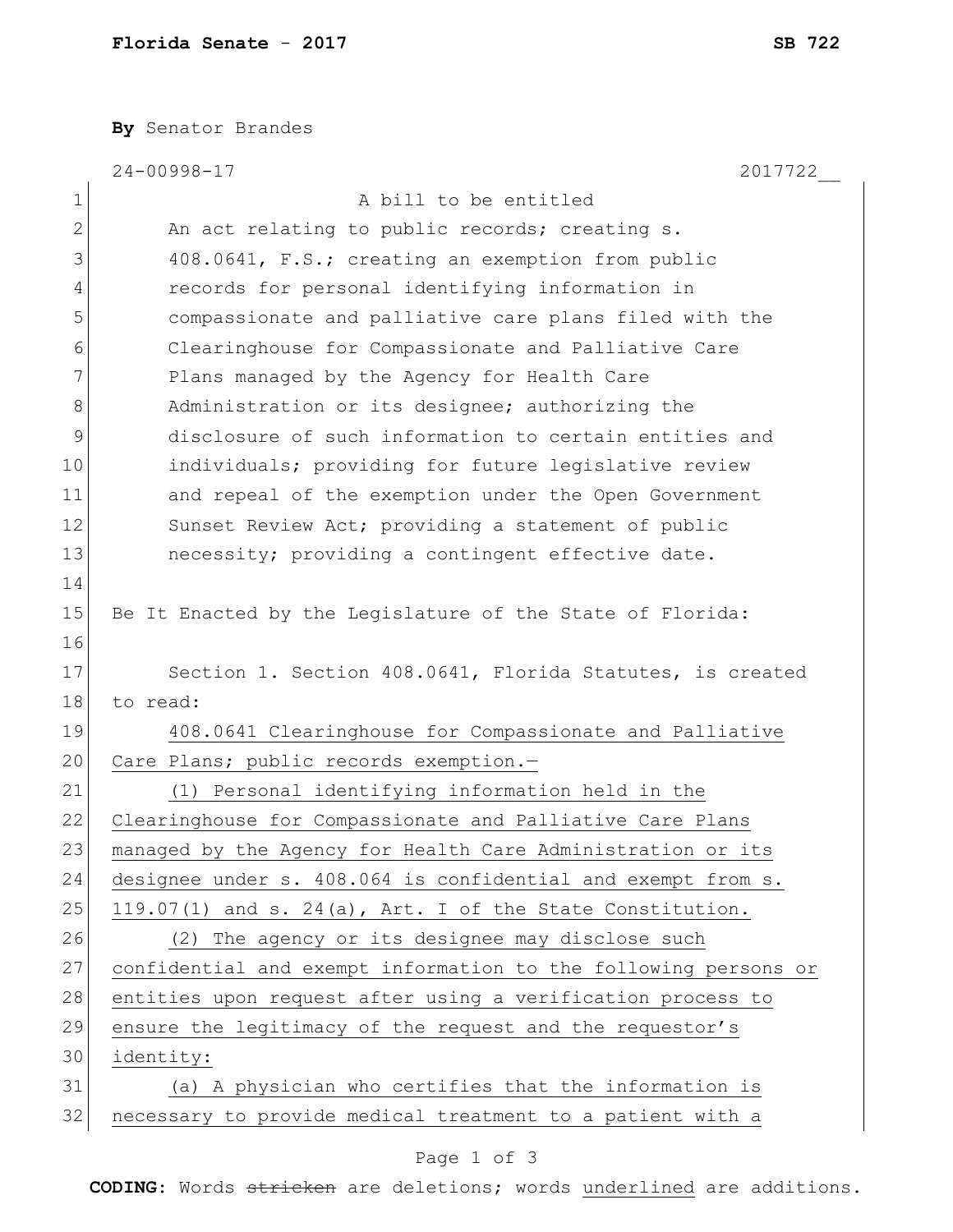|    | $24 - 00998 - 17$<br>2017722                                     |
|----|------------------------------------------------------------------|
| 33 | terminal illness who has a plan in the clearinghouse.            |
| 34 | (b) A patient or the legal guardian or designated health         |
| 35 | care surrogate of a patient with a terminal illness who has a    |
| 36 | plan in the clearinghouse.                                       |
| 37 | (c) A health care facility that certifies that the               |
| 38 | information is necessary to provide medical treatment to a       |
| 39 | patient with a terminal illness who has a plan in the            |
| 40 | clearinghouse.                                                   |
| 41 | (3) This section is subject to the Open Government Sunset        |
| 42 | Review Act in accordance with s. 119.15 and shall stand repealed |
| 43 | on October 2, 2022, unless reviewed and saved from repeal        |
| 44 | through reenactment by the Legislature.                          |
| 45 | Section 2. The Legislature finds that it is a public             |
| 46 | necessity to make confidential and exempt from disclosure        |
| 47 | information held in the Clearinghouse for Compassionate and      |
| 48 | Palliative Care Plans which would identify a patient, his or her |
| 49 | terminal illness, or the patient's family members. Such personal |
| 50 | identifying information, if publicly available, could be used to |
| 51 | invade the personal privacy of the patient or his or her family. |
| 52 | The decisions made under a compassionate and palliative care     |
| 53 | plan for a terminal condition are a private matter. Furthermore, |
| 54 | the public disclosure of such information could hinder the       |
| 55 | effective and efficient administration of the clearinghouse.     |
| 56 | Public access to such information could reduce participation in  |
| 57 | and minimize the effectiveness of compassionate and palliative   |
| 58 | care plans to meet the needs of individuals. Finally, access to  |
| 59 | such information could be used to solicit, harass, stalk, or     |
| 60 | intimidate terminally ill patients or their families. Therefore, |
| 61 | the Legislature finds that information held in the clearinghouse |

## Page 2 of 3

**CODING**: Words stricken are deletions; words underlined are additions.